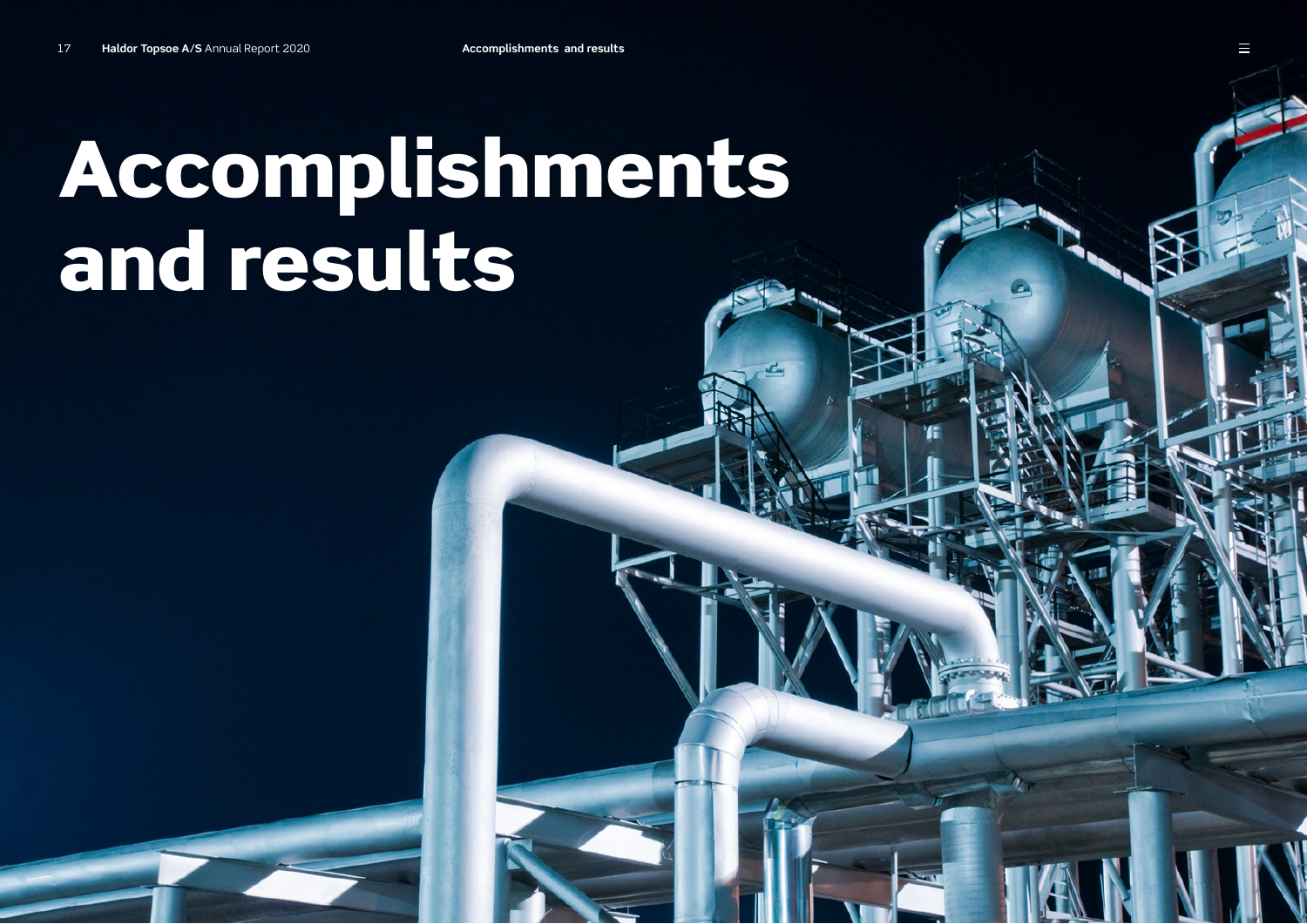## Five-year summary

| Income statement                                           |        |        |                      |          |        |  |  |  |
|------------------------------------------------------------|--------|--------|----------------------|----------|--------|--|--|--|
| <b>DKK</b> million                                         | 2020   | 2019   | $2018$ <sup>1)</sup> | 20171    | 20161  |  |  |  |
| Revenue                                                    | 6,179  | 5,897  | 5,617                | 5,011    | 5,028  |  |  |  |
| Gross profit                                               | 2,789  | 2,782  | 2,620                | 2,391    | 2,486  |  |  |  |
| <b>EBITDA</b>                                              | 1,178  | 1,125  | 1.036                | 852      | 949    |  |  |  |
| Depreciation and amortization                              | $-325$ | $-319$ | $-256$               | $-257$   | $-260$ |  |  |  |
| EBIT before special items                                  | 853    | 806    | 780                  | 595      | 689    |  |  |  |
| Special items <sup>2)</sup>                                | $-275$ | 136    | $-72$                | $\Omega$ | 122    |  |  |  |
| EBIT after special items                                   | 578    | 942    | 708                  | 595      | 811    |  |  |  |
| Net financial expenses, etc.                               | $-29$  | $-4$   | $-16$                | $-66$    | $-24$  |  |  |  |
| Profit from continuing operations                          | 435    | 714    | 507                  | 403      | 545    |  |  |  |
| Profit/loss from discontinuing operations                  | 45     | 0      | $-16$                | $-422$   | $-53$  |  |  |  |
| Net profit                                                 | 480    | 714    | 491                  | $-19$    | 492    |  |  |  |
| <b>Balance sheet</b>                                       |        |        |                      |          |        |  |  |  |
| Balance sheet total                                        | 6,688  | 6,694  | 5,356                | 5,917    | 6,871  |  |  |  |
| Equity                                                     | 2,139  | 1,730  | 1,046                | 1,452    | 2,031  |  |  |  |
| Net working capital                                        | 427    | 602    | 447                  | 668      | 610    |  |  |  |
| Net interest-bearing debt                                  | 203    | 871    | 756                  | 855      | 1,191  |  |  |  |
| <b>Cash flow</b>                                           |        |        |                      |          |        |  |  |  |
| Cash flows from operating activities                       | 1,114  | 307    | 1,189                | 137      | 748    |  |  |  |
| - of which continuing operations                           | 1,149  | 307    | 1,205                | 421      | 785    |  |  |  |
| Cash flows from investing activities                       | $-368$ | $-88$  | $-220$               | 690      | $-386$ |  |  |  |
| - of which investments in property, plant<br>and equipment | $-325$ | $-213$ | $-251$               | $-211$   | $-393$ |  |  |  |
| Cash flows from financing activities                       | $-339$ | $-197$ | $-1,194$             | $-586$   | $-530$ |  |  |  |
| Change in cash and cash equivalents for<br>the year        | 407    | 22     | $-230$               | 201      | $-162$ |  |  |  |

#### **Employees**

| <b>Numbers</b>                    | 2020  | 2019  | 20181 | 2017 <sup>1</sup> | 2016 <sup>1</sup> |
|-----------------------------------|-------|-------|-------|-------------------|-------------------|
| Average number of employees       | 2,268 | 2,238 | 2,246 | 2,527             | 2,543             |
| <b>Ratios</b>                     |       |       |       |                   |                   |
| $\%$                              |       |       |       |                   |                   |
| Gross margin                      | 45.1  | 47.2  | 46.6  | 47.7              | 49.4              |
| EBITDA margin                     | 19.1  | 19.1  | 18.4  | 17.0              | 18.9              |
| EBIT before special items margin  | 13.8  | 13.7  | 13.9  | 11.9              | 13.7              |
| EBIT after special items margin   | 9.4   | 16,0  | 12.6  | 11.9              | 16.1              |
| Return on invested capital (ROIC) | 29.8  | 30.6  | 32.4  | 25.0              | 32.6              |
| Equity ratio                      | 32.0  | 25.8  | 19.5  | 24.5              | 29.6              |
| Return on equity                  | 24.8  | 51.4  | 39.3  | $-1.1$            | 25.7              |
| Leverage ratio                    | 0.2   | 0.8   | 0.7   | 1.0               | 1.3               |

The ratios have been prepared in accordance with the Recommendations & Financial Ratios produced by the Danish Finance Society and CFA Society Denmark.

The accounting policy for land and buildings has been changed from measurement in accordance with the revaluation model to measurement at cost less accumulated depreciation and impairment losses. Comparative figures have been restated.

- <sup>1)</sup> IFRS 16 was implemented in 2019 using the modified retrospective approach, and comparative figures for 2016-2018 have not been restated.
- <sup>2)</sup> Significant income and costs which cannot be attributed directly to the Group's ordinary operating activities have been reclassified to Special items. Comparative figures have been restated. Special items for 2019-2020 are specified in note 7. Special items in 2018 are redundancy cost and special items in 2016 are restarted contracts that had been suspended.